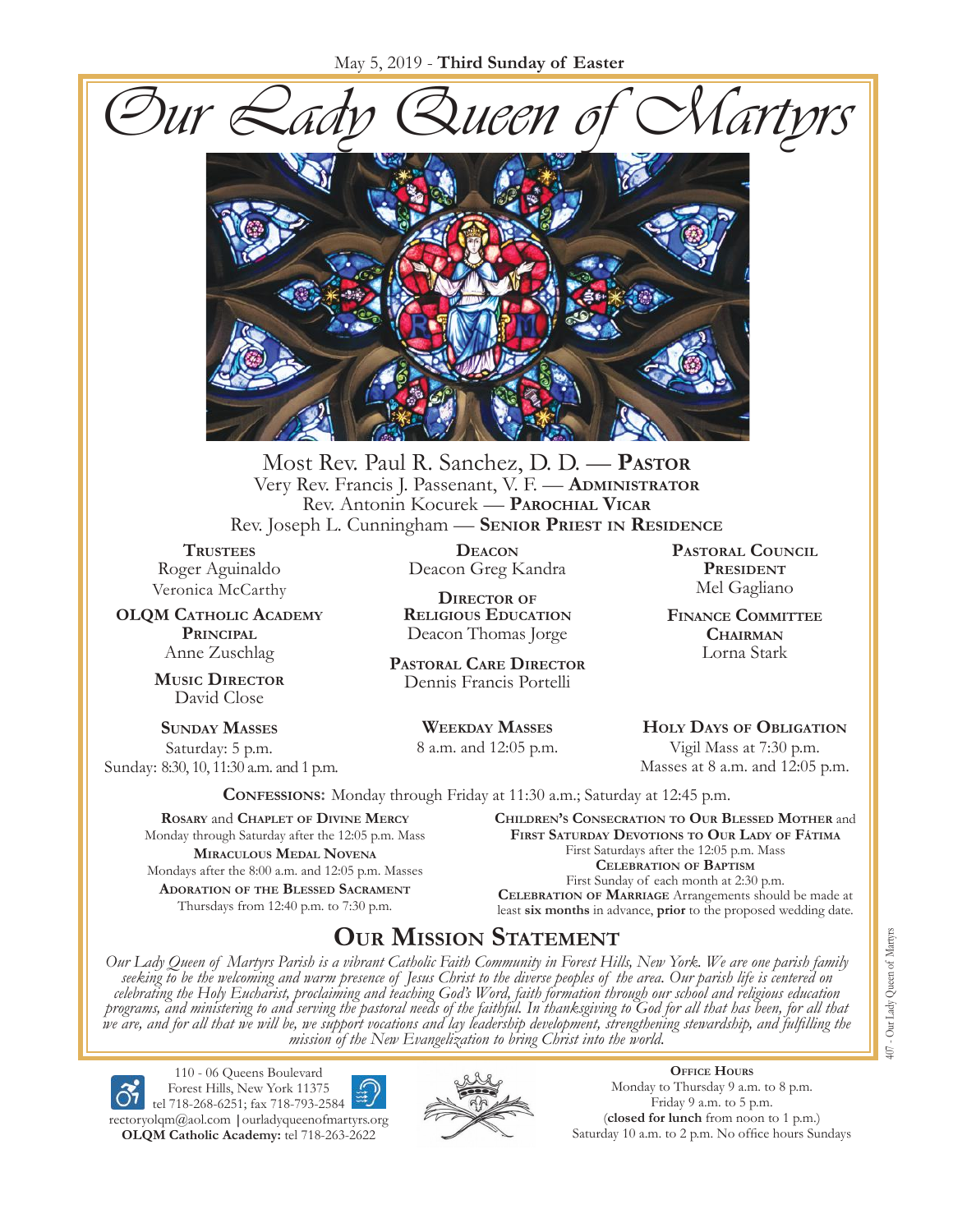## **Masses for the Week**

*Saturday, May 4* **8 a.m.** Martha Angulo **12:05 p.m***.* Souls in Purgatory **5 p.m.** John and Lorrie Mazur

*Sunday, May 5*

**10 a.m. Family Mass celebrated for the parishioners of Our Lady Queen of Martyrs**

*Children's Liturgy of the Word* 

*Monday, May 6* **8 a.m.** Eduardo Chavarry **12:05 p.m.** John D'Ambrosia

*Tuesday, May 7* **8 a.m.** Maria Aurora Guerraro **12:05 p.m***.* Boris Kapanac

*Wednesday, May 8* **8 a.m.** Lourdes Hilario **12:05 p.m***.* Victoria Arrieta

*Thursday, May 9* **8 a.m.** John Kevin Cloonan **12:05 p.m.** Patrick Farrell

*Friday, May 10* **Saint Damien de Veuster 8 a.m.** Souls in Purgatory **12:05 p.m***.* Robert T. Marsh

*Saturday, May 11* **8 a.m.** Antoinette Curcio **12:05 p.m***.* Peter and Vincent Genova **5 p.m.** Bartholomew (Bart) Bertolotti

# **Remember Our Sick**

Blanche Aeppli, Svetiana Abramova, Mark Bradley, Luis Fernando Cardenas, Augustine Cisneros, Mary Ann Cornell, Irene Cucurella, Tracy Cuva, Joan Donnelly, Norman Doucette, Baby Luka Dudashvili, Lidia Flores, Anne Gorin, Stephanie Feldman, Alice Fromer, Gaye Fruscione, Pat Gmerek, Alex Guttierez, Ann Harding, Sean Harrison, Robert Heyer, René Hojilla, Henry Johnson, Lynne Keeley, Jacqueline Lisandrelli, Liz Maryon, Artur Mavashev, Louie Mavashev, Marina Mavashev, Veronica Nissan, Richard O'Keeffe, Clara Patoff, Grace Plank, Maureen Piatt, Nancy Piotrowski, Veronica Pulanski, Nora Radocea, Scott Salbo, Dr. Anthony Sarro, Scaturro family, Chris Townley, Gail Whelan, Brittany Zaita—**and all parishioners currently in nursing homes, hospitals or confined to their homes**

## **Main Events of the Week**

*Sunday, May 5* **2:30 p.m.,** *church:* **Baptisms**

*Monday, May 6* **7 p.m.,** *rectory***: Bereavement Support Group meeting**

> *Tuesday, May 7* **7:30 p.m.,** *choir loft:* **Choir Rehearsal**

*Wednesday, May 8*  **10:15 a.m.,** *nursing home:* **Fairview Nursing Home Mass**

**After 12:05 p.m. Mass***, church:* **St. Pio Prayer Group**

**Religious Education 3:45–5 p.m.:** *levels 1, 2, 3, and 4*  **7–8:15 p.m.:** *levels 5, 6, Confirmation, FFO  I*

*Thursday, May 9* **After 12:05 p.m. Mass,** *church:* **Exposition and Adoration of the Blessed Sacrament**

**7:30 p.m.** *church:* **Benediction** 

*Friday, May 10* **6:30**–**9 p.m.,** *McLaughlin Hall:* **MAYO Martyrs Active Youth Organization**

**7:30 p.m.,** *rectory (enter through glass door off 72nd Road):* **Charismatic Prayer Group meeting**

> *Saturday, May 11* **10 a.m.,** *church:* **First Holy Communion**



## **Remember Our Deceased**

L. K. Brady John Francis Fay Mary "Mae" Fitzgerald Monica Mitran Dorothy Weber Eddie Yee

#### **We pray for the men and women of our Armed Forces serving in the U.S. and abroad**

Eric Böhm, Sergio Borrero, Thaddeus Buenaventura, Ricardo Cantillo, Bobby DiTroia, Armando Fellin, Andrew Gonzalez, A. Jay James, William (Will) Klos, Michael Le Floch, Louis Mannino, Jean-Marc Moïse, Brian Quinn, Justin Pabse, Adam Rearick, Rodney Ross, McNeely Royal, Victoria Tissler-Bacca, Charles Torres, Jose J. Vaz, Mollie Rae Whitley, William Youssef, Phillip Whitley, Jeff Zabala. **Please pray for all who risk their lives for our safety, including police, fire, corrections and military personnel.**

WELCOME! We have an assisted listening device available if you have difficulty hearing. Please come to the sacristy for further information. If a disability makes it difficult for you to fully participate at Mass or other activities of the parish, please email our **Parish Advocate for Persons with Disabilities**, Karen Mongiello, at [disabilities.olqm@gmail.com](mailto:disabilities.olqm@gmail.com), to make your special needs known.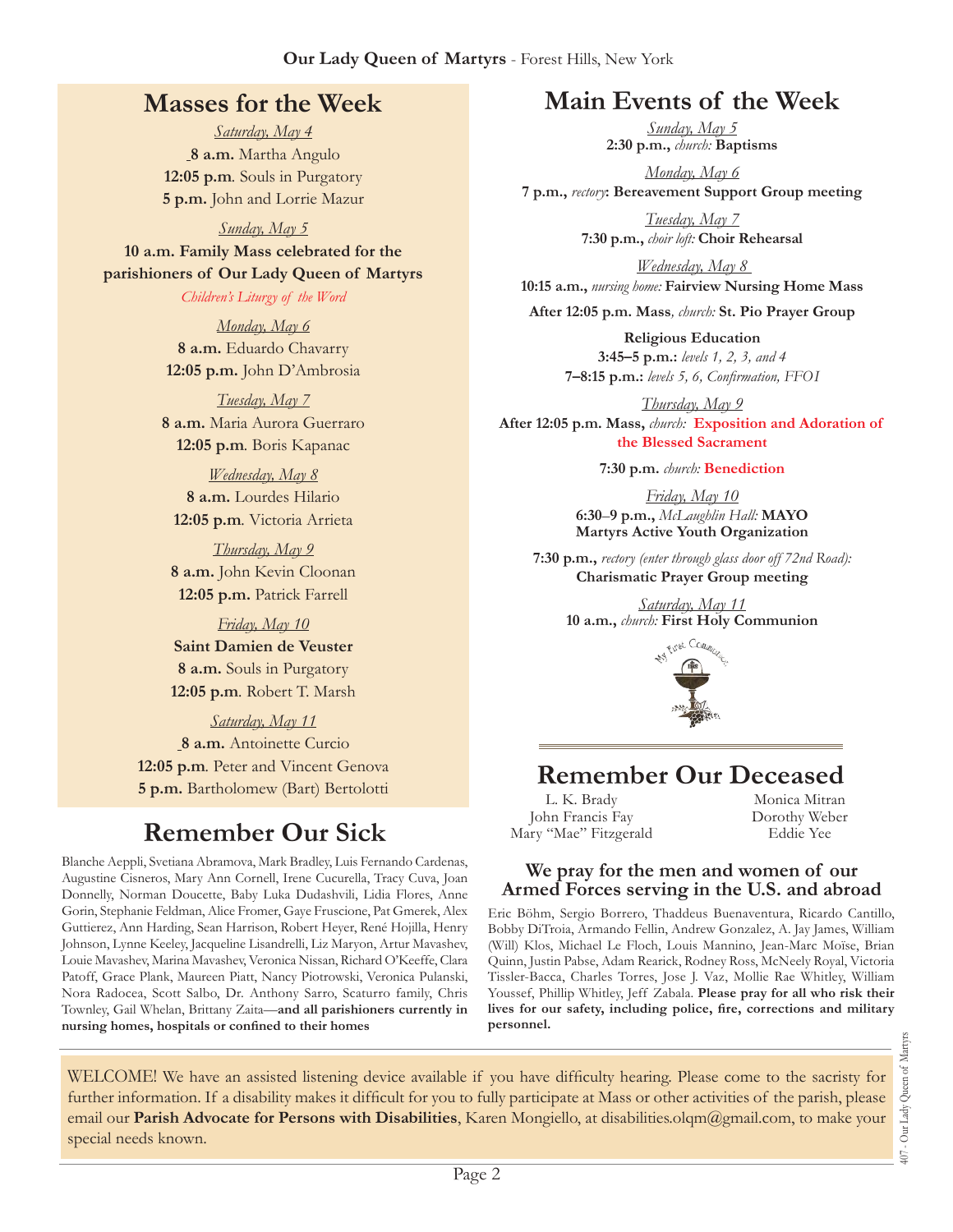## **Sunday Mass Assignments Order of Mass**

SATURDAY, MAY 4

*5 p.m.* 

*Celebrant:* Father Cunningham *Lectors:* Bettyanne McDonough, John Doyle *Leader of Song:* Joe Annese *EMHCs:* Sandy Singh, Kathy Scapp, Mark Scapp

#### **Sunday, May 5**

*8:30 a.m. Celebrant:* Fr. Jun Hee Lee *Lectors:* Aldison Andrade, Gina Warshaw *Leader of Song:* Warren Harding *EMHCs:* Ernie Foli, Jack Butera, Theresa Bryant

#### *10 a.m.*

*Celebrant:* Bishop Sanchez *Lectors:* Ray Bendana, Celeste Zervas *Leader of Song:* Warren Harding *Children's Liturgy of the Word:* Carla Christian

*EMHCs:* Margarita Forero, Gina Warshaw, Therese Michael

*11:30 a.m.* 

*Celebrant:* Father Cunningham *Lectors:* Victoria Moore, Irma Cruso *Leader of Song:* Paula Rocheleau Hernández *EMHCs:* Lilia Penagos, Joe Cardenas, Alicia Cardenas

### *1 p.m.*

*Celebrant:* Father Suckiel *Lectors:* Joanie Molina, Dorothea Brady *Leader of Song:* Joe Annese *EMHCs:* Bettyanne McDonough, Eddy Eng, Al Smith

*Members of the Altar Server Society at all Sunday Masses*

**Thank you to all those who serve as ushers**

# **Mother's Day Mass Remembrances**

Mother's Day weekend (May 11/12),

all Masses will be for the special intentions of mothers, living and deceased, listed on the remembrance envelopes. Enroll your mother, grandmother, godmother, or other motherly figure in your life as your gift for Mother's Day. Envelopes are available now in the church. You may place the envelope in the collection basket or drop it off at the rectory during business hours. Masses on Mother's Day will also have a special blessing for all mothers and mothers-to-be.

**Third Sunday of Easter** *Cycle C—Choir Mass at 11:30 p.m.* 

**Entrance** *Missal #568*—"Festival Canticle: Worthy Is Christ"

**Mass Parts:** Mass of St. Peter and St. Paul *(Schiavone)*

**First Reading** *Missal pg. 156 —*Acts of the Apostles 5:27-32, 40b-41

**Responsorial Psalm**—Missal pgs. 156-157

**Second Reading** *Missal pg. 157—*Revelation 5:11-14

**Gospel** *Missal pgs. 157-158—*John 21:1-19

**Homily**

**OFFERTORY** 

"Gloria Festiva" *(E. Crocker)—Choir Missal #574—*"Worthy Is the Lamb"

**Communion**

"In the Breaking of the Bread" *(M. Ward)—Choir* "Regina Caeli, Jubila"—*Soloist Missal #338—*"Behold the Lamb"

> **Closing Hymn** *Missal #179*—"Jesus Is Risen"

## **Second Collections**

›› Today's second collection is for Parish Youth programs. There is also an envelope for Mother's Day Mass Remembrances.

›› Sunday, May 12, the second collection will be for maintaining the building that houses OLQM Catholic Academy.

›› Please use the blue envelope at any time to contribute to the Parish Endowment Fund or, at our Parish Giving portal, select Blue Envelope from the pull-down menu. Read more at ourladyqueenofmartyrs.org/blue-envelope.



On May 11 (Saturday), 81 boys and girls will be making their First Holy Communion at Our Lady Queen of Martyrs. They are students from our Catholic Academy, Religious Education, and local public schools. Please pray for them and their families to receive our Lord with humble hearts and strong spirits. Remember them especially the next day, as we celebrate Mother's Day on May 12. May God bless you all.

Yours in Christ, Deacon Thomas Jorge, Director of Religious Education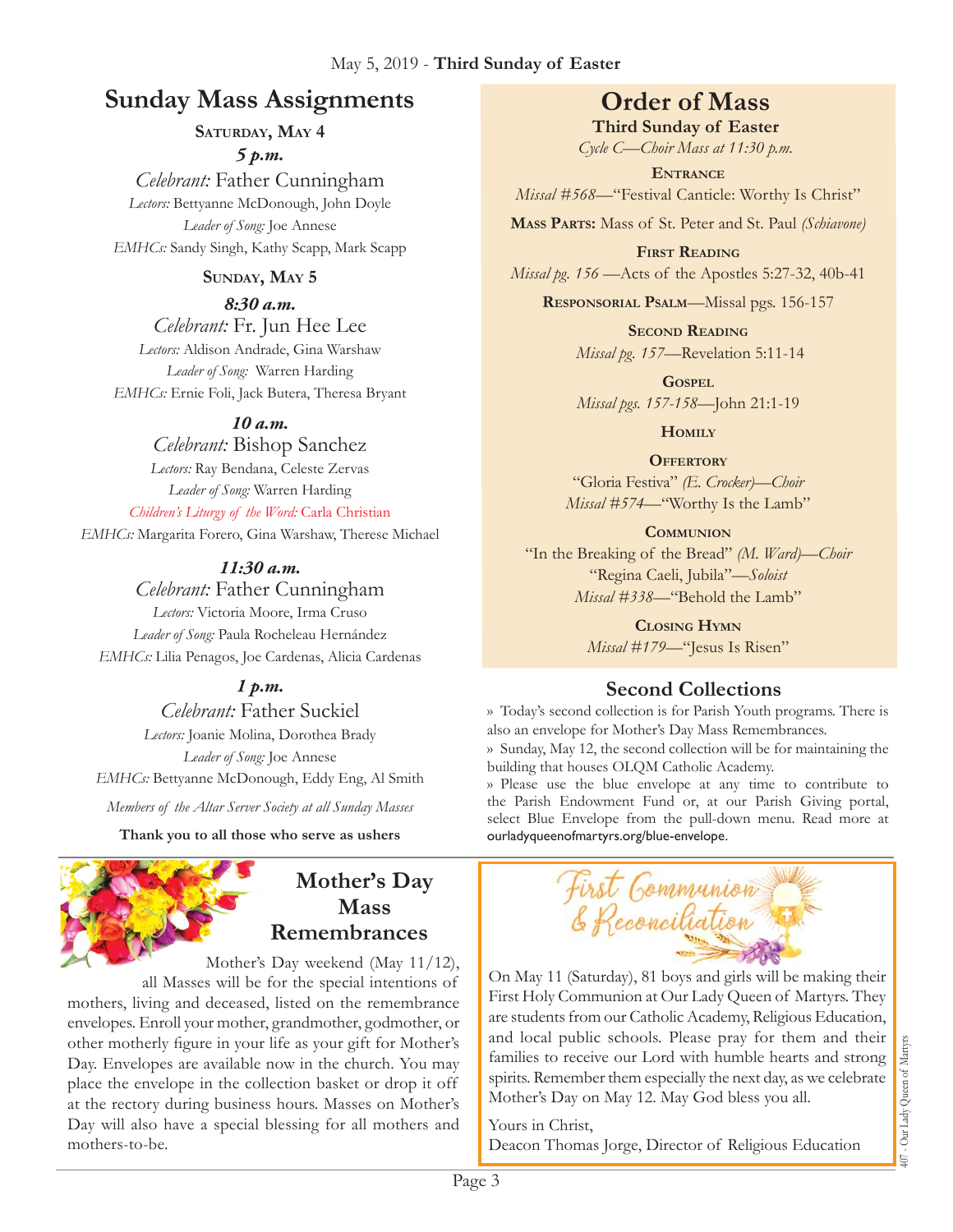# **Rose Window Repairs**

Our church has three stained glass rose windows of great size. The deterioration of the window exteriors from weather, pollution, and age has been of concern. As part of the repairs necessary to the church building, funds from the parish's ordinary income were used for this project. Repair work entailed grinding out mortar joints, new pointing, new caulking, and a chemical-free pressure wash. Work began in March 2019 and was completed in advance of Holy Week so that the windows are now secured and can continue to give pleasure to current and future worshippers and visitors to our church.

#### **Before**

Details of the exterior damage before and while repair work was being performed.





### **After**

Detail of the completed west-facing chancel window of Our Lady Queen of Martyrs, after new pointing, caulking, and pressure wash.



# **Our Rose Window Treasures**

The dramatic chancel rose window (above the altar and shown on the bulletin cover) has at its center the image of Our Lady enthroned as Queen of Martyrs. The north-facing rose window depicts St. Stephen, the first martyr, envisioning Heaven. The south-facing window shows St. Agnes with the lamb that is associated with her as the symbol of virginity.



North window photographed before power wash and

after grinding joints.

## **Spring Concert Sunday, May 19 4 p.m. in Our Lady Queen of Martyrs Church**

Maestro David Close, the Oratorio Society of Queens orchestra, and The Orchestral Arts Ensemble of Queens will perform. General admission only.

Get tickets online at the Queens Oratorio Society website: [www.queensoratorio.org.](www.queensoratorio.org)

 $$40; $35$  seniors (62+) and students with ID;  $$10$ children (age 12 and under)

Page 4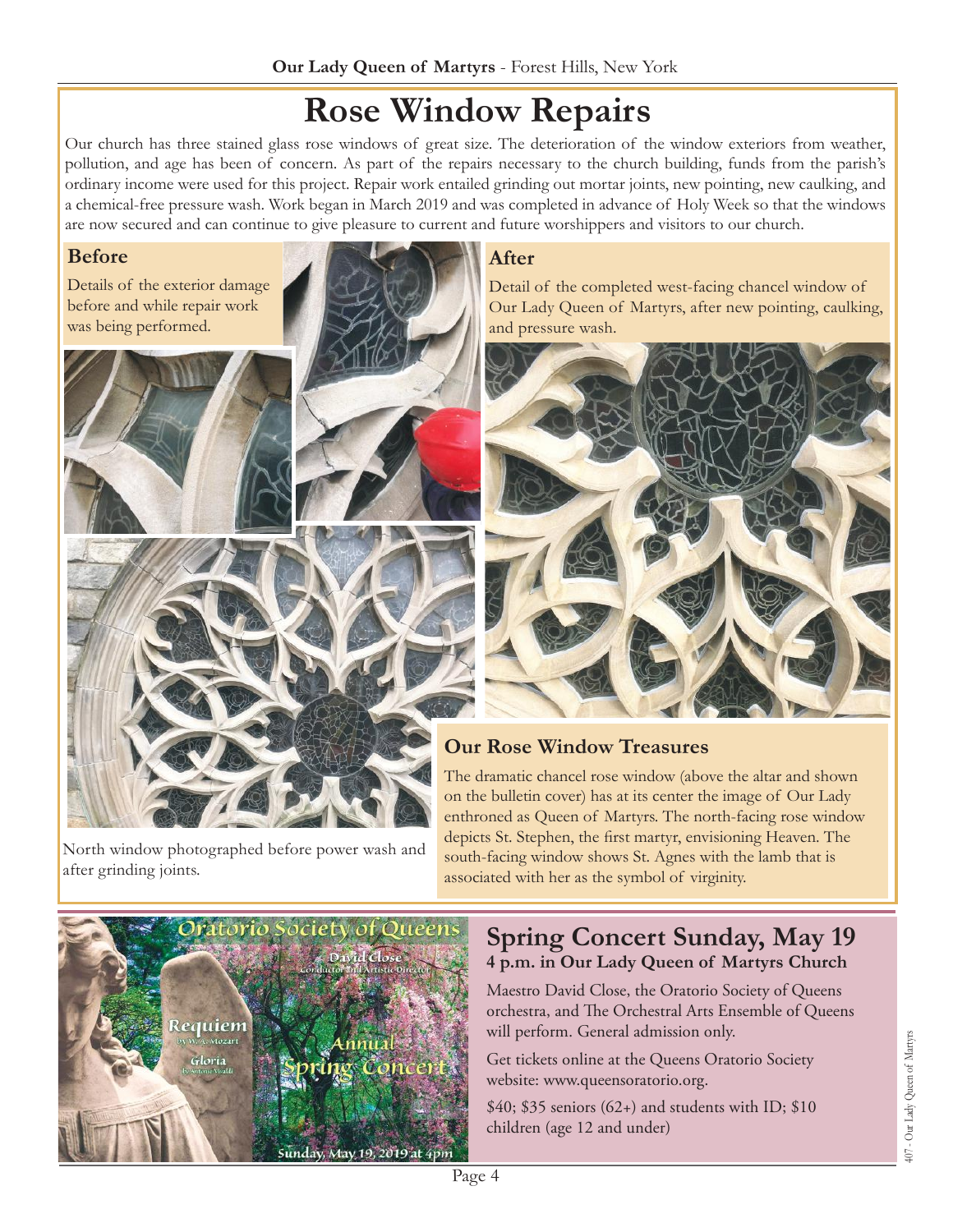# **OLQM Spring Calendar**

*Check the bulletin weekly for updates or time changes on these events.*

**Saturday May 11** First Holy Communion, *10 a.m. Mass* 

**Weekend May 11/12** Mother's Day Blessing, *all Masses*

**Sunday May 19** Spring Concert with the Oratorio Society of Queens, *4 p.m in our church (tickets online; see p. 4)*

**Wednesday May 22** May Crowning with 8th grade class

**Sunday May 26** Living Rosary, *after 1 p.m. Mass in church plaza*

**Tuesday May 28** Annual Altar Server Trip, *7:30 a.m.*

**Wednesday May 29** Religious Education Closing Mass, *7 p.m.*

**Thursday May 30** Ascension of Our Lord (Holy Day of Obligation), *Vigil Mass Wed. 5/29 at 7:30 p.m., Holy Day Masses 8 a.m. and 12:05 p.m.*

**Wednesday June 5** Novena to St. Anthony of Padua Begins, *12:05 Mass*

**Pentecost Sunday June 9** Confirmation, *4 p.m.*

**Thursday June 13** St. Anthony Novena Concludes; Distribution of St. Anthony Bread, *12:05 p.m. Mass*

**Saturday June 15** OLQM Catholic Academy Graduation Mass and Exercises, *10 a.m. in church*

**Sunday June 16** Father's Day Blessing, *all Masses*

**Sunday June 23** Corpus Christi Procession, *after 1 p.m. Mass*

**BEREAVEMENT SUPPORT CAN HELP** The parish support group offers help and healing for the hurt of losing a loved one. Meetings are always **Monday evenings, 7**–**9 p.m.** Next meetings are **May 6 and May 20, June 3 and June 17.** If interested in attending, contact the rectory at 718-268-6251 or email the group facilitator, Commissioned Lay Pastoral Leader Yorke Mizelle, at [ymizelle@nyc.rr.com.](mailto:ymizelle@nyc.rr.com)

### **Weekly Collections**

|                                 | April 28   |
|---------------------------------|------------|
| Candle Offerings                | 1,718.000  |
| 1st Collection                  | 9,027.48   |
| 2nd Collection (church grounds) | 2,526.00   |
| Online Parish Giving            | 1,155.00   |
| Mail In                         | 225.00     |
| <b>TOTAL</b>                    | 14,651.48  |
| Weekly Income Needs*            | 21,250.00  |
| Surplus/(Deficit)               | (6,598.52) |
|                                 |            |

\* Amount needed weekly to meet church expenses. Figures are unaudited.

### **Special Collection**

Catholic Home Missions 1,319.78 Note: Special collections taken throughout the year do not accrue to our parish and are not included in the weekly collection total.

Please remember the Roman Catholic Church of Our Lady Queen of Martyrs in your will and estate planning. Contact Bishop Sanchez or Father Passenant at 718-268-6251.

## **Thank You for Your Eastertide Generosity**

Thank you for your financial commitment to the parish. We received many generous donations this Easter. A special thank you to those we personally acknowledged for their considerate gifts at the \$200 level and above. The consistent giving at this level helps substantially with parish finances.

#### **Sacred Music Society (SMS) Sweepstakes Begins Next Week**

Yes, it's time for the semiannual SMS sweepstakes. We hope you'll support this effort, which is vital in helping us continue our special liturgies and concerts. Ticket-selling weekends are **May 11/12, May 18/19, May 25/26**. Drawing is May 26. **Tickets \$50** each. Winner receives \$1,000. As usual, only 100 tickets will be sold, so your winning probability is very good. Come prepared to get a ticket next week.

## **RCIA Invitation Rite of Catholic Initiation for Adults**

RCIA is a journey of faith through the sacraments of Baptism, Eucharist, and Confirmation for those age 18+. This ministry helps us to grow our Catholic family year after year. If you want to learn more about the Catholic faith or know someone who desires to become a Catholic, this program of welcome, prayer, and reflection will help you take the next step. RCIA is also for baptized Catholics needing to complete First Communion or Confirmation. It is our privilege to help you become fully initiated into the Catholic Church. Contact our rectory by email or phone ([rectoryolqm@aol.com](mailto:rectoryolqm@aol.com) or 718-263-6251) and someone will follow up with you.

## **Contact Us**

**By Email** Rectory Office: **rectoryolqm@aol.com** Pastor's Office: pastorolqm@aol.com Administrator's Office: admn.olqm@yahoo.com Bulletin Subjects: olqmcomm@aol.com OLQM Catholic Academy info@olqmca.org Pastoral Care Office: dfport@gmail.com Religious Education Office: olqmreled@gmail.com Deacon Greg Kandra: dcngreg@gmail.com Disabilities Advocate [disabilities.olqm@gmail.com](mailto:disabilities.olqm@gmail.com)

# **By Telephone**

Rectory Office: **718-268-6251 Emergency** (last rites) 718-810-9788 (*after office hours)*

OLQM Catholic Academy: 718-263-2622

Religious Education Office: 718-263-0907

OLQM Charity Outreach: 718-268-6251, ext. 43

#### **Online**

www.ourladyqueenofmartyrs.org @OLQMChurch on Facebook, Twitter and Instagram OLQM Catholic Academy: www.olqmca.org